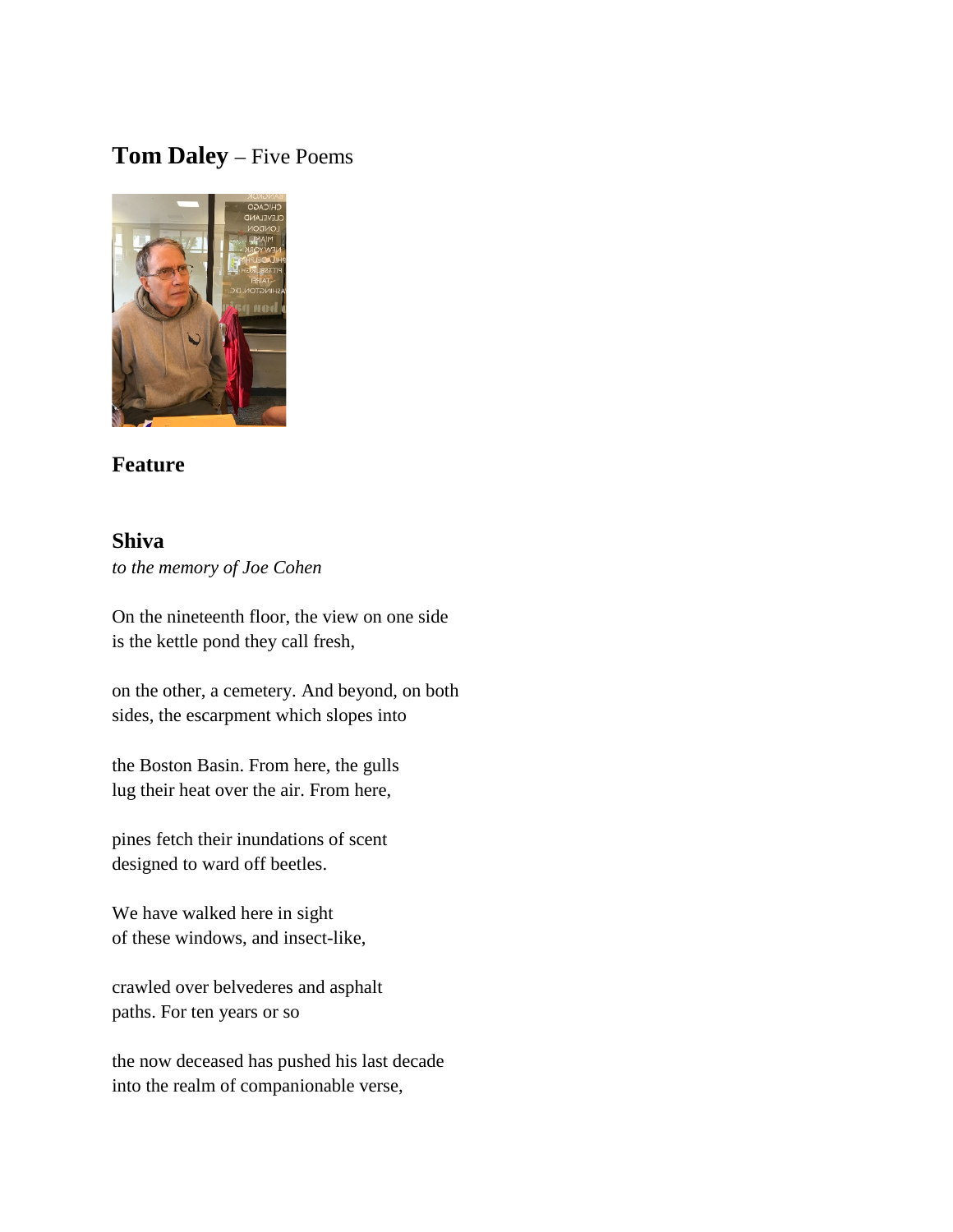has distributed headshots of the poets, has slipped into the tears that the prostate

preaches. Here let us commemorate his narrative, his vainglory, his kindness.

Let us sit in rooms which never had a mirror to cover, and cough a little

in deference to the struggle of his last and latest breaths.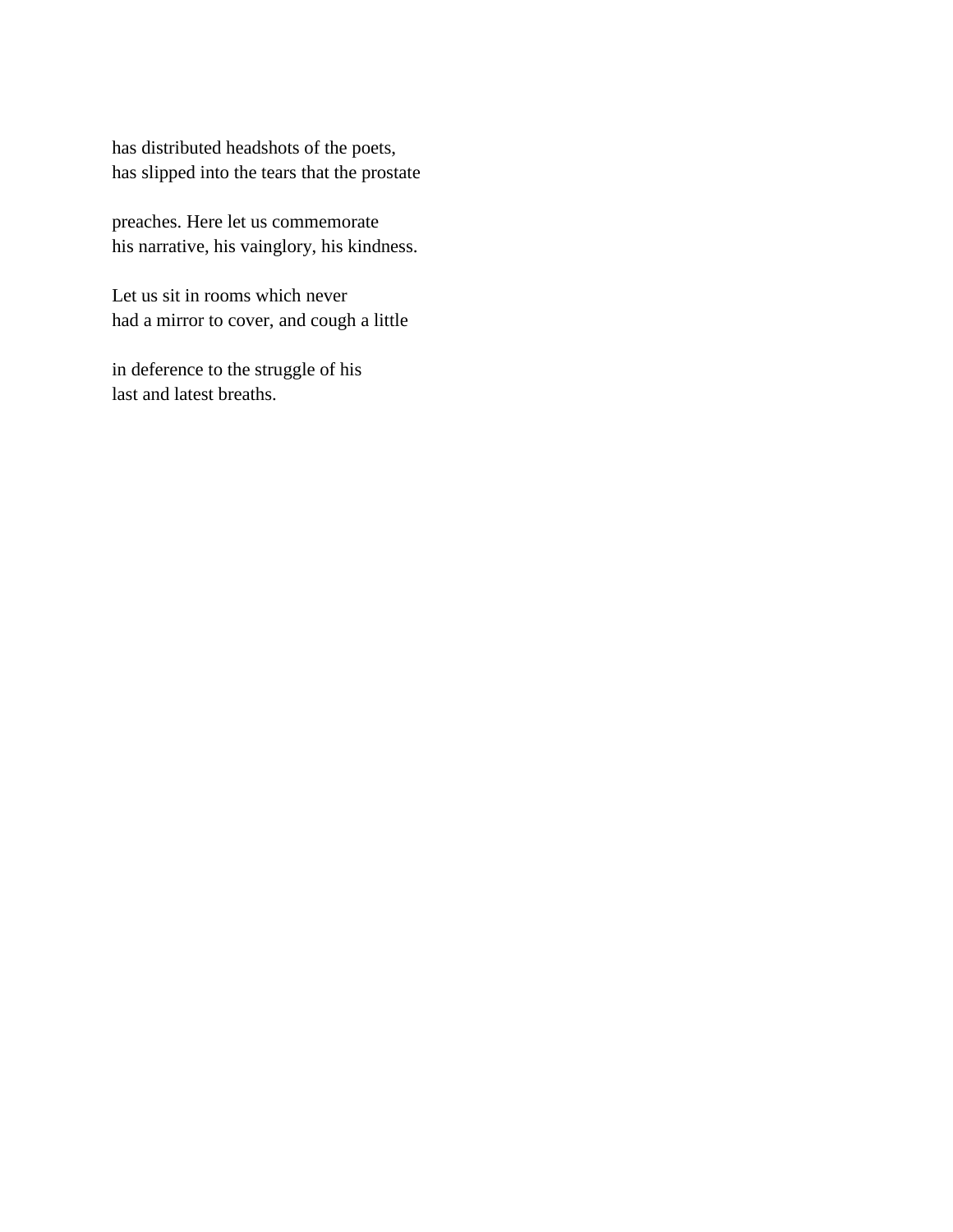### **The Tomcats**

*for my brother, Bill*

April morning. Now you wake me before the sun. Stunned, you show me how

the near-leafed maple beside the oily garage has crammed with scrabbling

tomcats, each one stretched into a yowl and straining towards the fetching

pheromones our stray female sprays into the yard. Look at that! you say,

your voice a whisker nibbling me from my yawns. The tomcats, brisker

in their hepped-up moans, seem to shudder their catcalls as if spewing stones

at garage windows. They stuff their raucous yearning through the green windrows

to summon all taint and tinge of shecat sprawling. Their bawling spurs faint

light. The dawn inches around tails and sportive claws. Their grasping cinches

each bud-studded branch.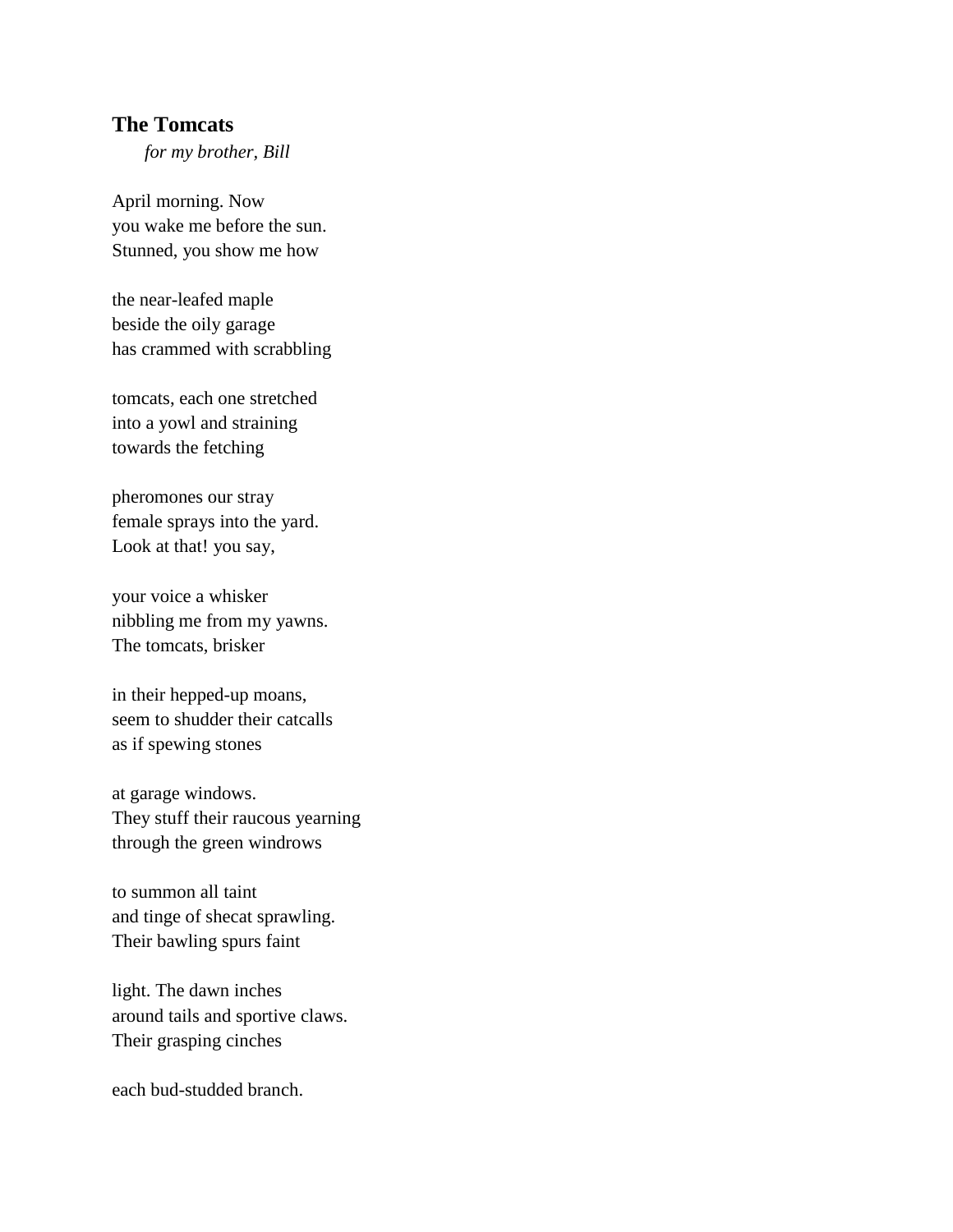We sway, astonished and swung by their roughshod raunch.

In the years to come, we would prove, we sterile two, tomcats of a some-

time trade. No litters balking from our noisy loins. We only dithered

in creation's game. Only spilled our spurious seed to tomcats' disdain.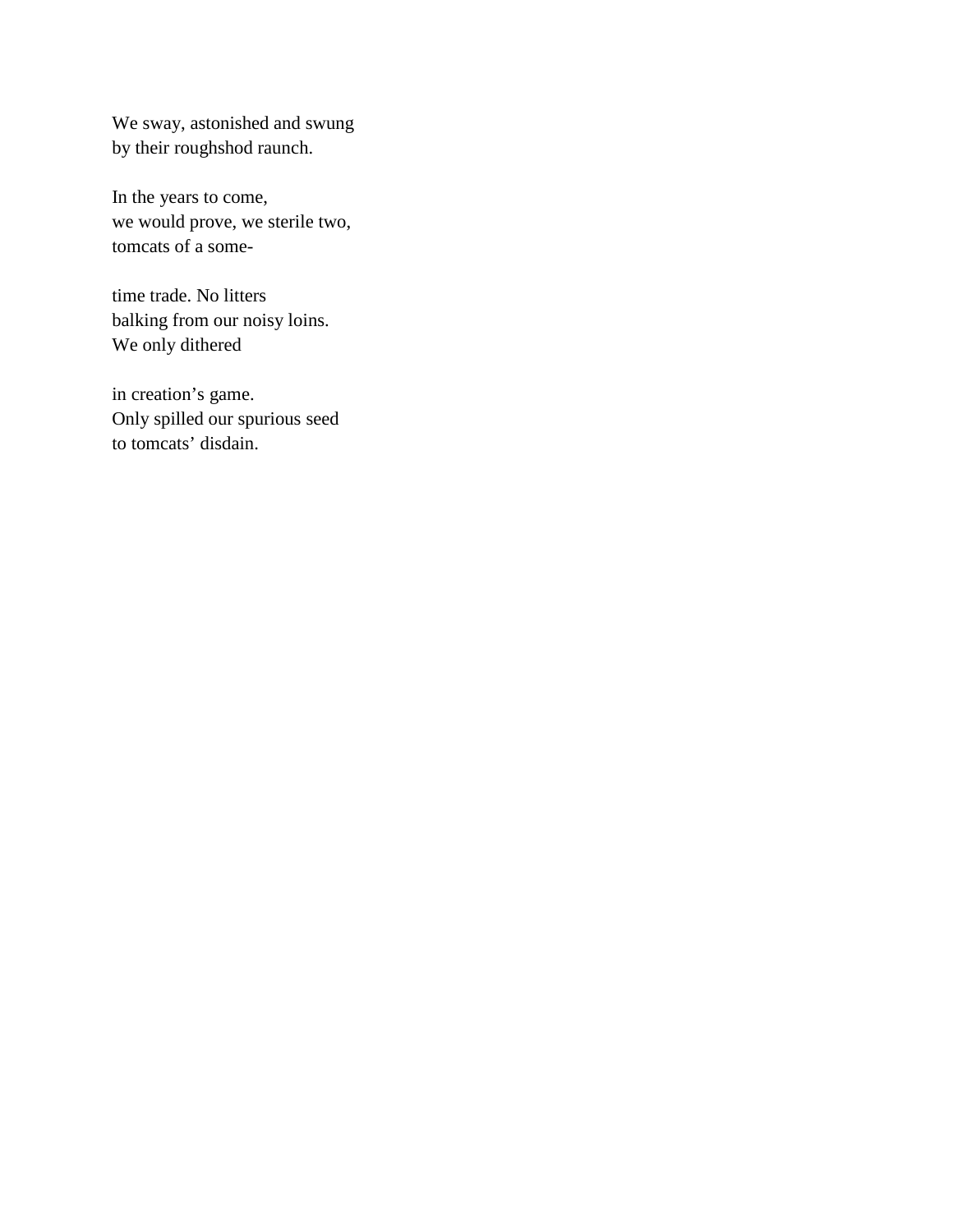#### **Threshold: The Hallmaster**

*for Gene Legg*

That bangs-and-rooster hairdo favored by the glitter rock raconteurs. That blonde and wry uptick of the eyebrows. That mischievous recliner spread out while you were grading papers. We crowded your apartment every night for tea and ribaldry, no tea ever being poured.

You had a glint for every variance, a stent for every occlusion.

You were miraculous to us, an adult provisioning carefree balm, anointing our hideous anxieties with your lighthearted insouciance, greasing our joints with your apple-flavored guffaws, your pert imitations of a cornball lustiness, your mimic of the caricatures who floated with helium inattention down the corridors of your domain.

You gave yourself, your sleep, your hungers, utterly to our badgering, to our starved earlobes and eagerly flared shoulders, to our gargantuan wish to be drizzled in the weather of your wrists and your palms.

When did you have a minute to dream, or lesson plan, or find a woman to nuzzle your heart so big it almost saturated your ashtrays,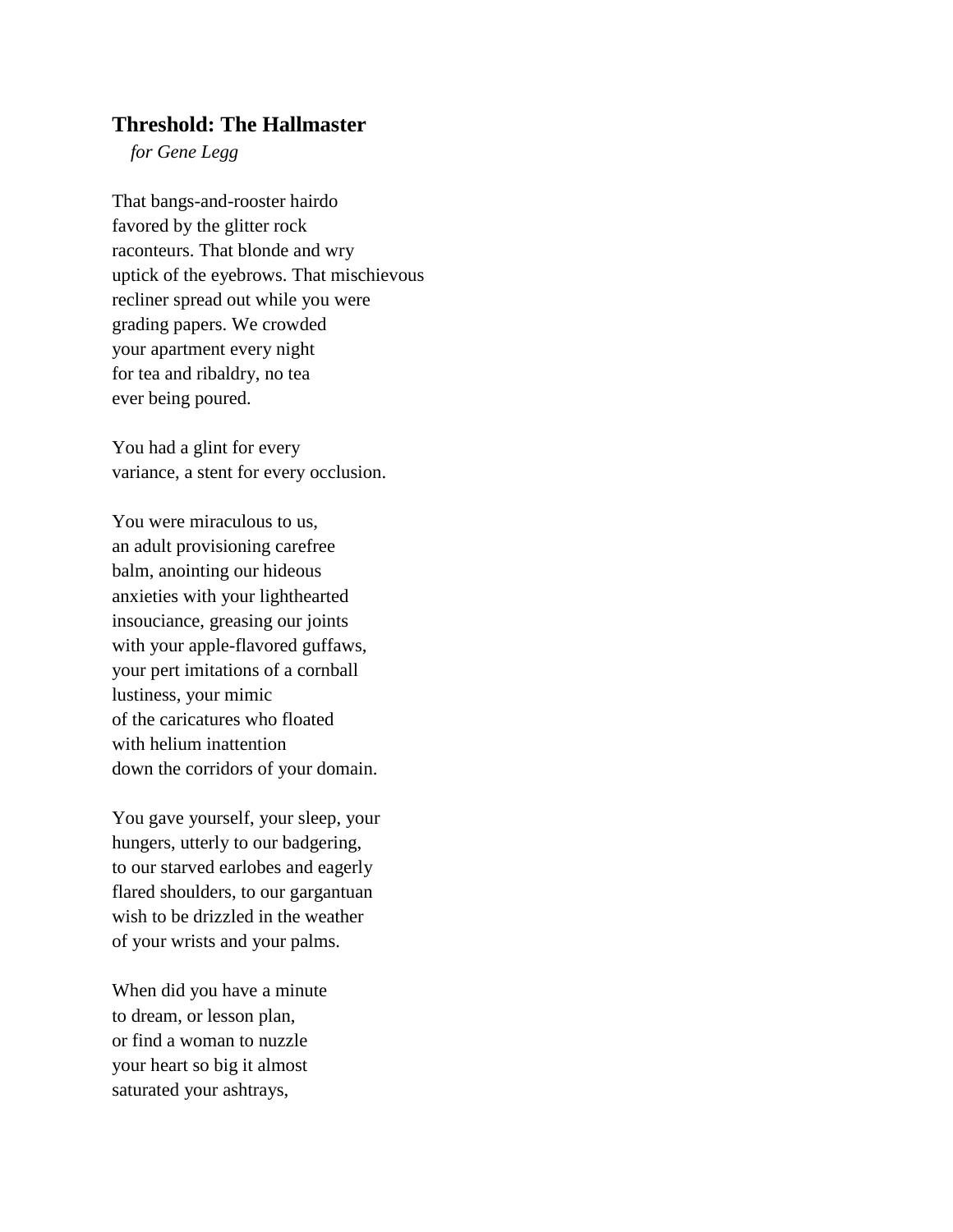your button-down collars, your tall tales and smiles wide as a doorsill?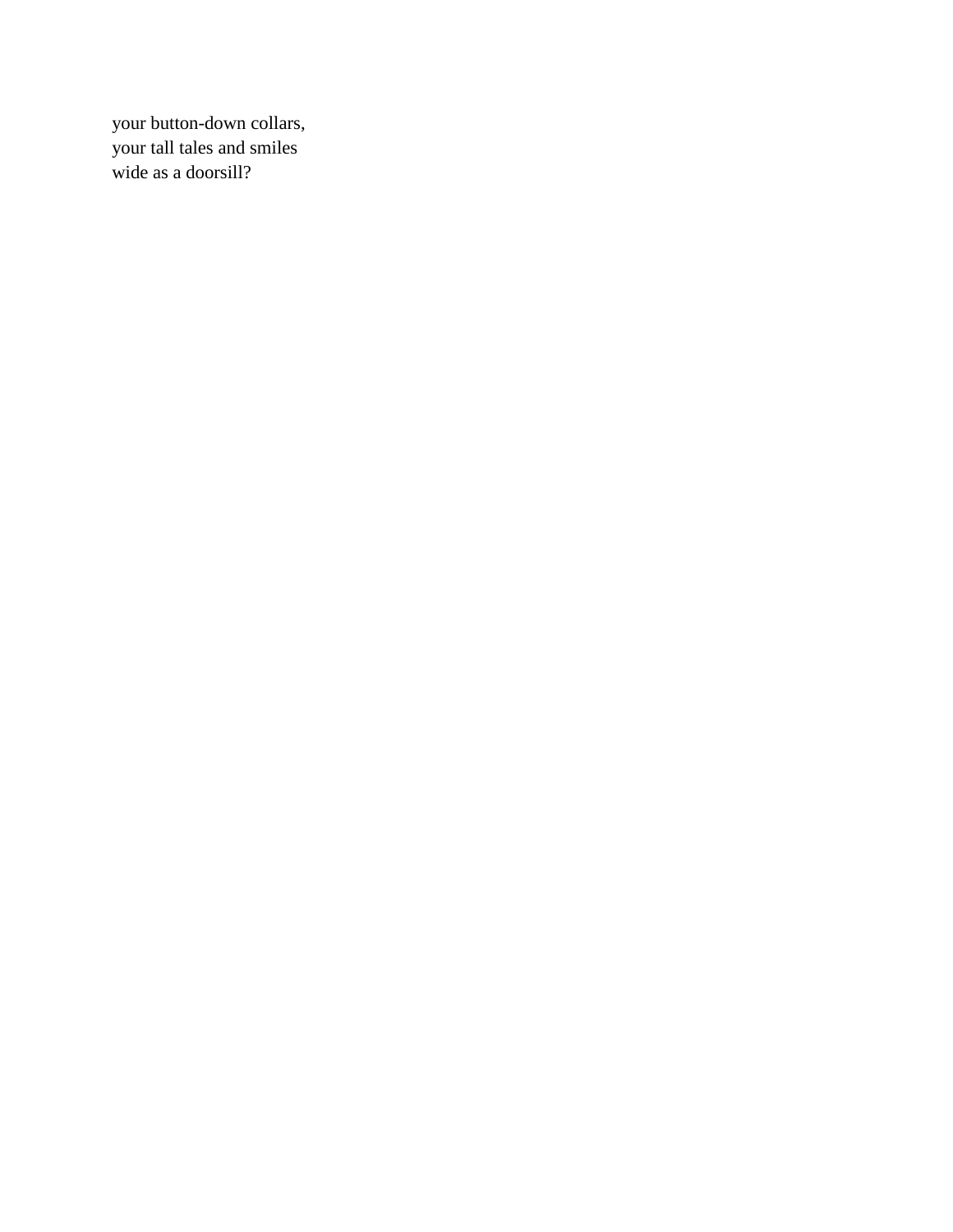### **Ghost Story**

Someone has stationed and lit in the pile of boxes and furniture a stick of incense

to fume away the last details of your final days in the bedroom where you died.

We have opened the windows wider to let your palpability ply its muscles

into the wind off the Pacific, the cold moist wind that, in today's sunshine,

dries you and your suffering to a paltry oblivion. Dear gaunt ghost,

loose now over the Marin headlands, winking with the freighters that bulk their way over the horizon,

remind me now and always of the terror-inducing love you offered up like a smoldering scent

to my nostrils that flared against and revered your every pronouncement, that could not factor

the strange arithmetic of your death wish, the cumbersome joy of your lungs, the knotted sting of your sweetness

that spooked behind your sour blinds you kept flush against the sun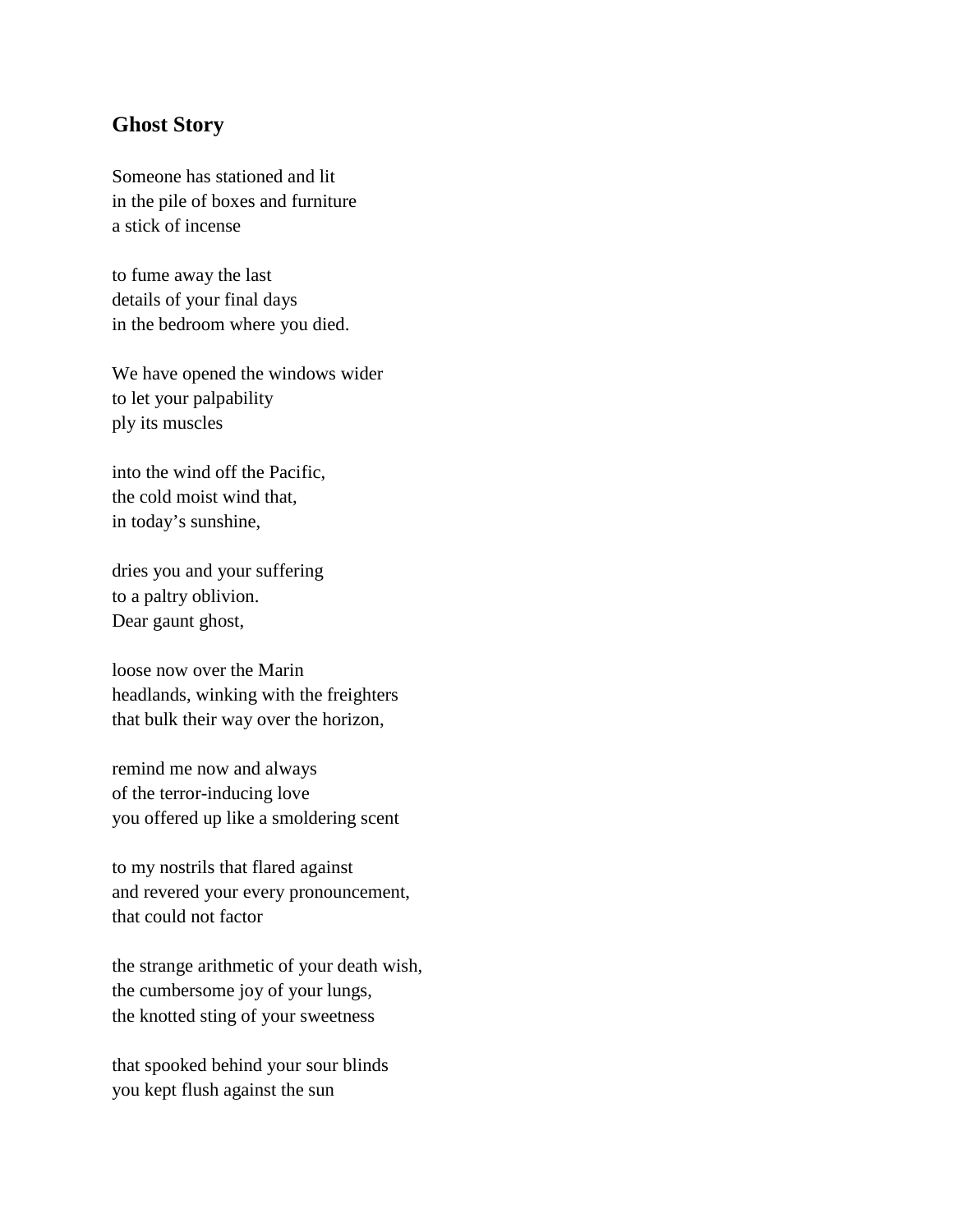in every grieving season.